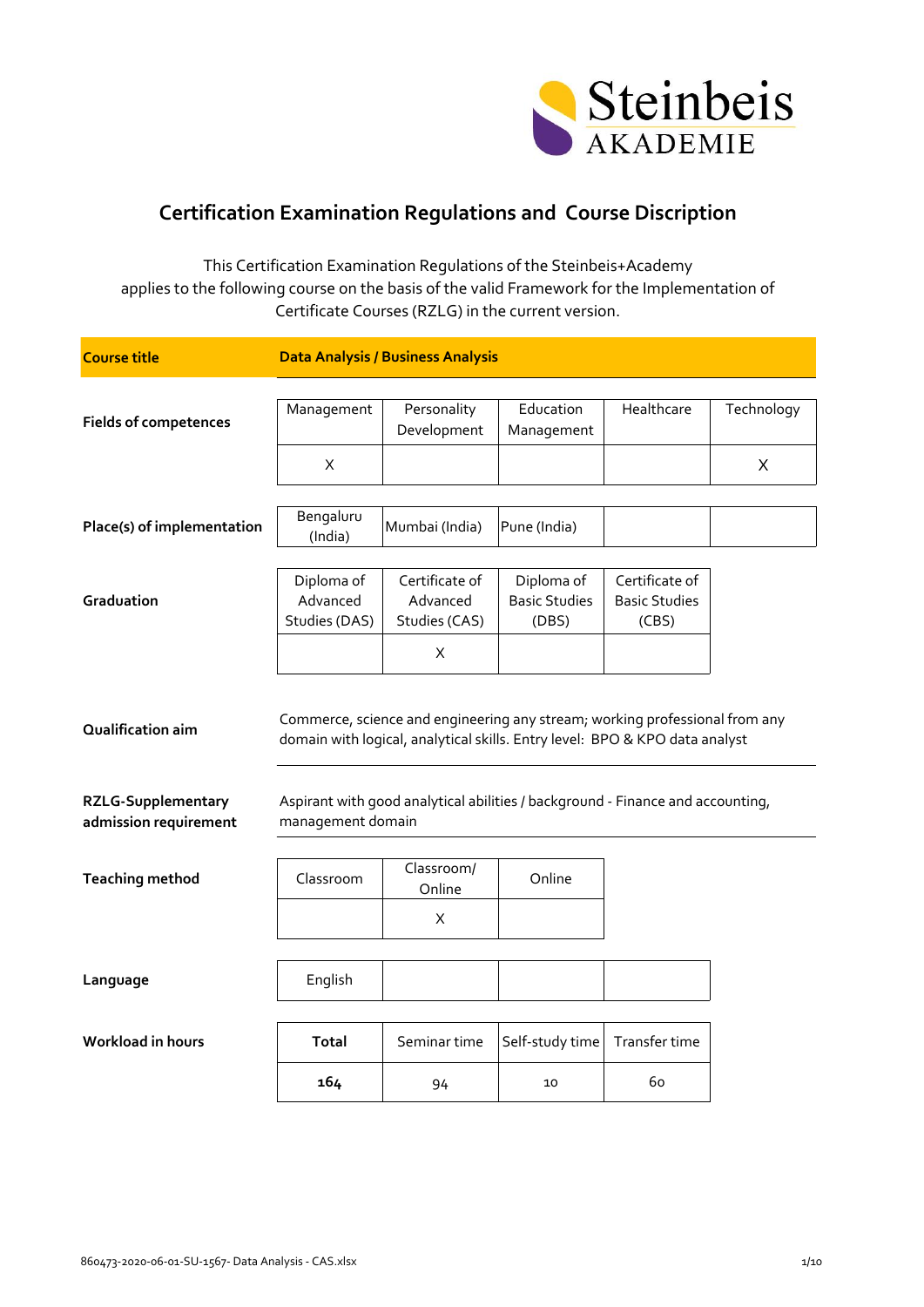

## **Type of performance records (LNW)**

| Examination<br>'K) | Presentation/<br>oral examination<br>P' | Case (C) | Transfer paper<br>(TA) | Project study<br>paper (PSA) |
|--------------------|-----------------------------------------|----------|------------------------|------------------------------|
|                    |                                         |          |                        |                              |

| Contents                                                                |                                                                                                                                                                                                                                                                                                                                                                                                                                                                                                                   |                   |  |
|-------------------------------------------------------------------------|-------------------------------------------------------------------------------------------------------------------------------------------------------------------------------------------------------------------------------------------------------------------------------------------------------------------------------------------------------------------------------------------------------------------------------------------------------------------------------------------------------------------|-------------------|--|
| <b>Modules</b>                                                          | <b>Key topics</b>                                                                                                                                                                                                                                                                                                                                                                                                                                                                                                 | Seminar<br>time/h |  |
| introduction/basics                                                     | Excel: Basics to Advanced; SQL; Tableau; Power<br>BI; SAS; R Basics; Python Basics                                                                                                                                                                                                                                                                                                                                                                                                                                | $\mathbf{1}$      |  |
| <b>Advanced Excel-Basic</b>                                             | Customizing the Ribbon; worksheets; Format<br>Cells; Various selection techniques; Shortcuts<br>Keys; Protecting and un-protecting worksheets                                                                                                                                                                                                                                                                                                                                                                     | $\mathbf{1}$      |  |
| <b>Advanced Excel -Data Validations &amp;</b><br><b>Scientific Work</b> | Scientific work; methodical approach für data<br>collection and analysis Specifying a valid range of<br>values for a cell; Specifying a list of valid values for<br>a cell; Specifying custom validations based on<br>formula for a cell                                                                                                                                                                                                                                                                          | 5                 |  |
| <b>Advanced Excel - Data Validations</b>                                | Specifying a valid range of values for a cell;<br>Specifying a list of valid values for a cell;<br>Specifying custom validations based on formula<br>for a cell                                                                                                                                                                                                                                                                                                                                                   | 1                 |  |
| <b>Advanced Excel -Text Function</b>                                    | Upper, Lower, Proper; Left, Mid, Right; Trim, Len,<br>Exact; Concatenate                                                                                                                                                                                                                                                                                                                                                                                                                                          | $\mathbf{1}$      |  |
| <b>Advanced Excel - Function &amp; Formula</b>                          | Basic Function - Sum, Average, Max, Min, Count,<br>Count A; Conditional Formatting; Logical<br>functions (AND, OR, NOT); Lookup and reference<br>functions (VLOOKUP, HLOOKUP, MATCH,<br>INDEX); V-lookup with Exact Match, Approximate<br>Match; Nested V-lookup with Exact Match; V-<br>lookup with Tables, Dynamic Ranges; Nested V-V-<br>lookup with Exact Match; Using V-lookup to<br>consolidate Data from Multiple Sheet;<br>Mathematical Functions; SumIf, CountIf,<br>Averagelf etc; Date & Time Function | 3                 |  |
| <b>Advanced Excel - Pivot Tables</b>                                    | Creating Simple Pivot Tables; Basic and Advanced<br>value field setting; Grouping Based on number and<br>Dates; Calculated field and Calculated items                                                                                                                                                                                                                                                                                                                                                             | 1                 |  |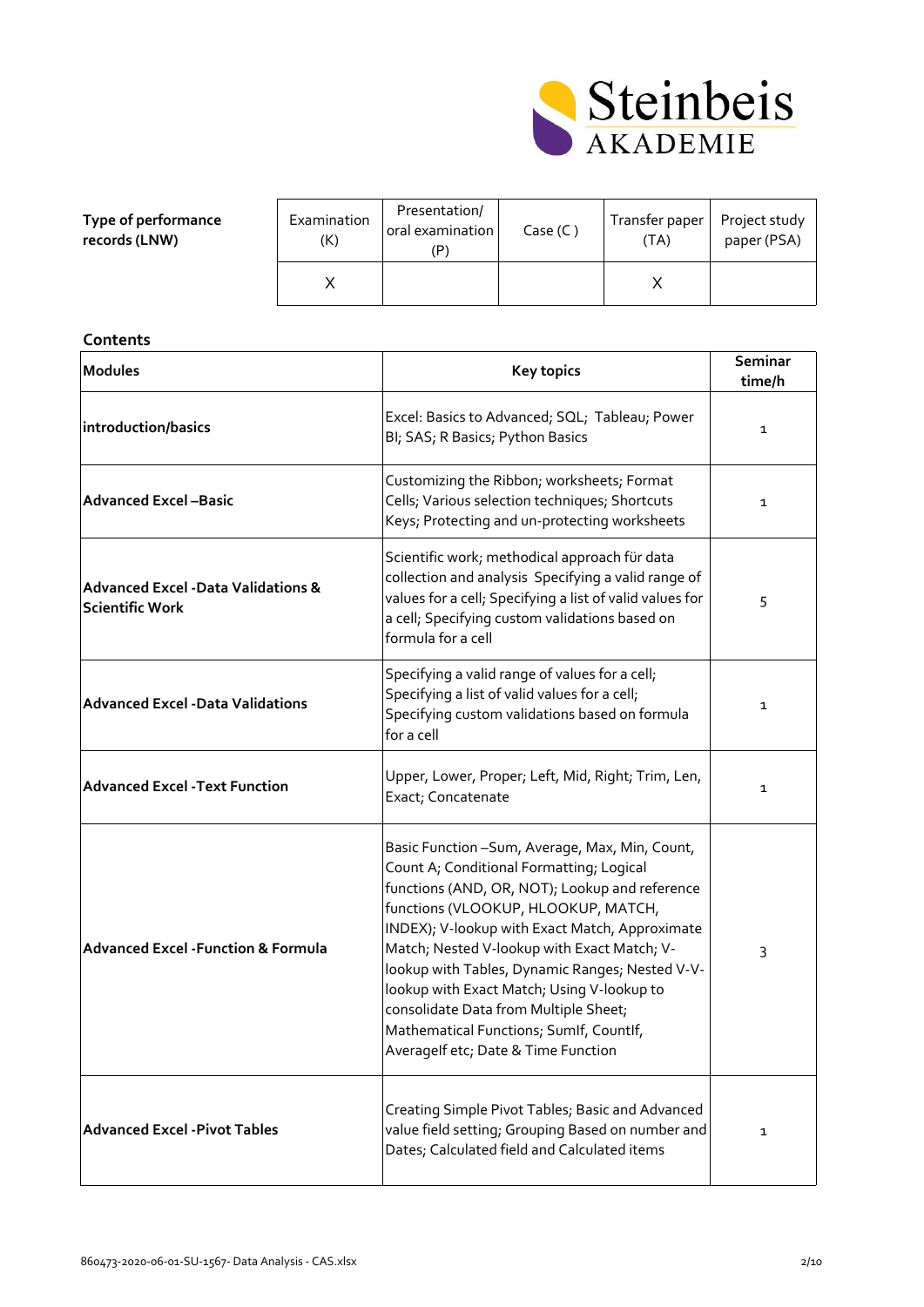

| <b>Advanced Excel-Charts &amp; Slicers</b>               | Using Charts; Formatting Charts; Using 3D<br>Graphs; Using Bar and Line Chart together; Using<br>Secondary Axis in Graphs; Sharing Charts with<br>PowerPoint / MS Word, Dynamically                                                                                                               | 1            |
|----------------------------------------------------------|---------------------------------------------------------------------------------------------------------------------------------------------------------------------------------------------------------------------------------------------------------------------------------------------------|--------------|
| <b>Advanced Excel - Working with Templates</b>           | Designing the structure of a template; Using<br>templates for standardization of worksheets                                                                                                                                                                                                       | 1            |
| <b>Advanced Excel - VBA-Macro</b>                        | Introduction to VBA; What is VBA ?; What can you<br>do with VBA ?; What can you do with VBA ?;<br>Procedures and Function in VBA                                                                                                                                                                  | 1            |
| Advanced Excel - Variable in VBA                         | What is Variables ?; Using Non-declared variables;<br>Variable Data Types                                                                                                                                                                                                                         | 1            |
| Advanced Excel - Message-Box and Input-<br>box functions | Customize Message-Box and Input-box; Reading<br>cell values into messages; Various button groups<br>in VBA                                                                                                                                                                                        | 1            |
| <b>VBA Coding Advanced function</b>                      | If and Select statement; Looping in VBA; Mail<br>Function-send automated email; Automated<br>report will be shown                                                                                                                                                                                 | $\mathbf{1}$ |
| <b>SQL</b>                                               | Introduction to Databases; Databases;<br>Introduction to DBMS; Popular DBMS Software;<br>Concepts of RDBMS; Tables; Tuples; Attributes;<br>Normalization; First Normal Form; Second Normal<br>Form; Third Normal Form; NoSQL Databases;<br>Types of NOSQL; Comparison                             | 2            |
| <b>SQL Commands</b>                                      | Types of SQL Commands; Data Definition<br>Language; Create, Drop, Truncate, Alter and<br>Rename Objects; Data Query Language; Select<br>Statements; Data Manipulation Language; DCL<br>and TCL; Grant, Revoke and transaction<br>statements; SQL Data Types; Numeric, Date and<br>Time, LOB Types | 3            |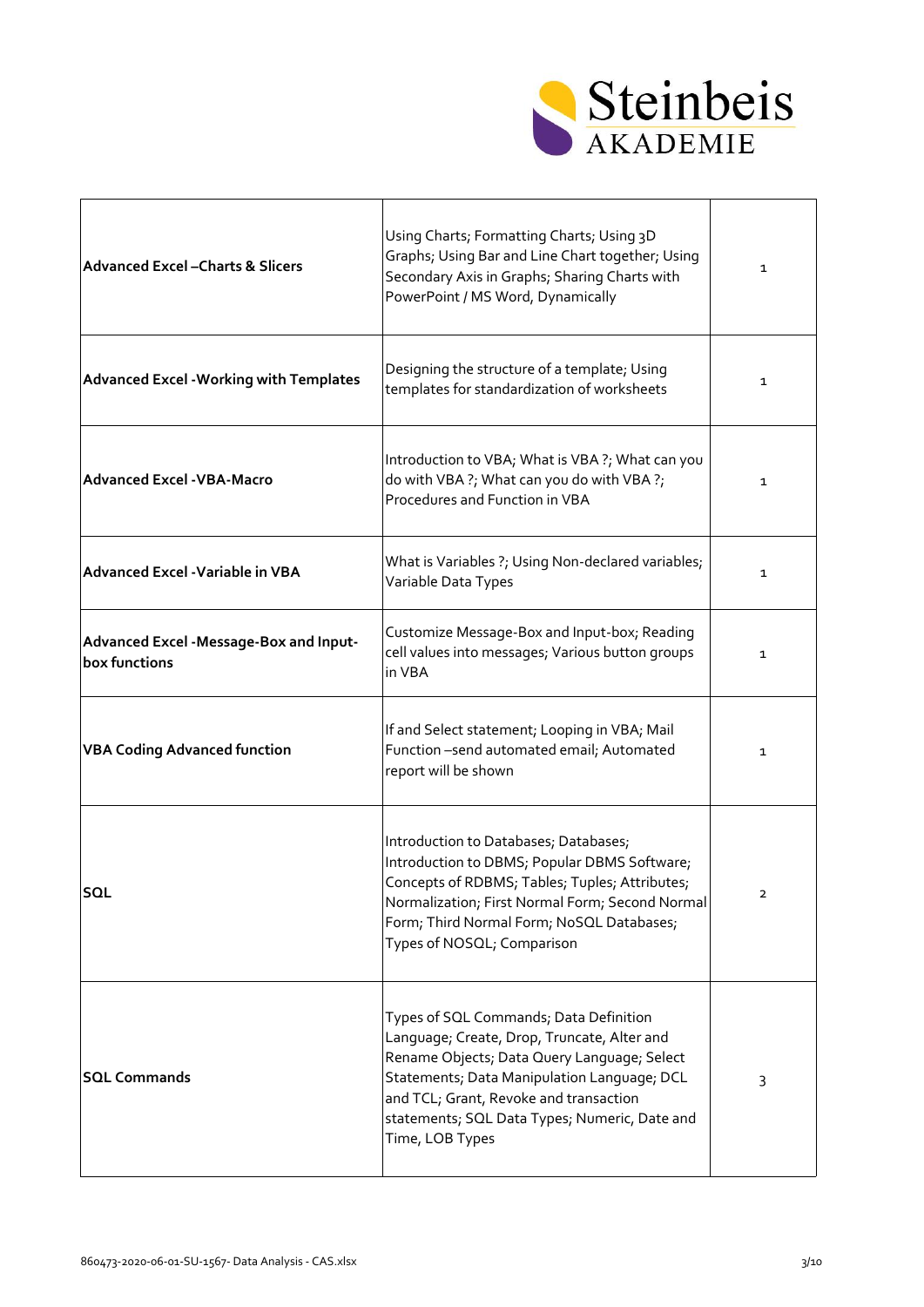

| <b>DML Commands</b>                    | Insert, Update and Delete Statements; DDL<br>Commands; Create and Drop Databases                                                                                                                                                                                                                                                                                                               | $\mathbf{1}$   |
|----------------------------------------|------------------------------------------------------------------------------------------------------------------------------------------------------------------------------------------------------------------------------------------------------------------------------------------------------------------------------------------------------------------------------------------------|----------------|
| <b>Database Constraints</b>            | Types of Constraints; Relational Integrity<br>Constraints; Key Constraints; Domain Constraints;<br>Referential Integrity; Types Of Constraints;<br>Primary and Foreign Keys; Application of<br>Indexes; Checking Constraints; Alter Tables                                                                                                                                                     | $\overline{2}$ |
| <b>SQL Transactions</b>                | Examples; ACID Properties; TCL Statements;<br>Start, Commit and Rollback Statements; Auto<br>Commit; SavePoints; Identifier; Rollback and<br>Release                                                                                                                                                                                                                                           | $\overline{2}$ |
| <b>Database Objects</b>                | Tables; Creating, Altering and dropping tables;<br>Sequences; Auto Increments; Re-Sequencing;<br>Views; Advantages; Creating and Dropping Views;<br>Indexes; Types of Indexes; B-Tree and Hash<br>Indexes; Creating and dropping Indexes                                                                                                                                                       | $\overline{2}$ |
| <b>Stored Procedures and Functions</b> | Stored Objects: Types of Stored Objects; Stored<br>Procedures; Create, call and drop stored<br>procedures; Using Variables; Handling Exceptions;<br>Named Errors and Re signals; Programming; If-<br>then-Else and Case Statements; Loops; Repeat<br>and Leave Statements; Cursors; Operators and<br>Functions; Joining Tables: Inner Join, Left Join,<br>Right join; Advantages of Procedures | 4              |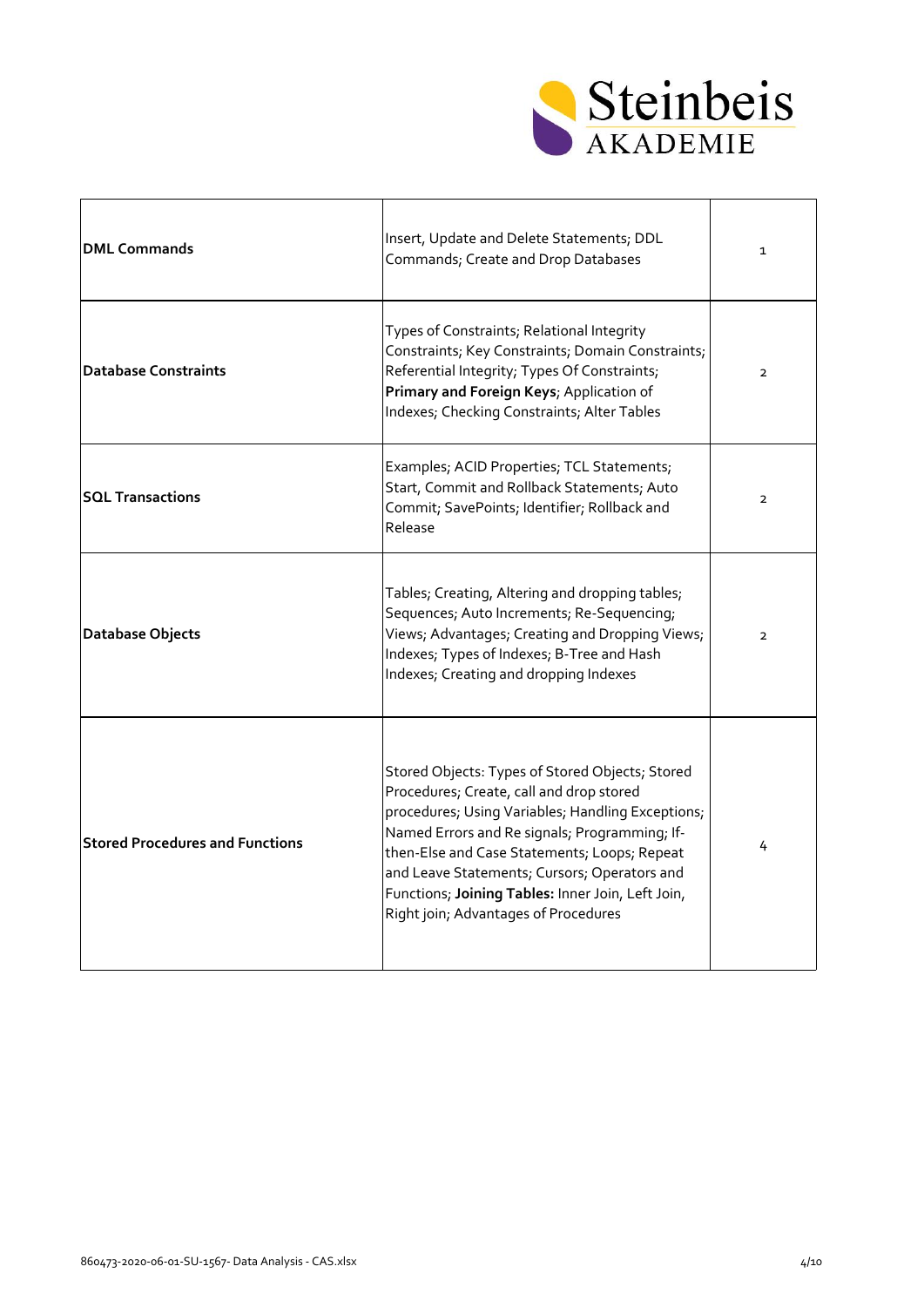

 $\overline{\phantom{a}}$ 

| <b>Database Triggers Accessing Database From</b><br>R and Python | Triggers; Database Triggers; Data Definition<br>Language (DDL) Triggers; Data Manipulation<br>Language (DML) Triggers; CLR Triggers; Logon<br>Triggers; Triggers v/s Stored Procedures:<br>Accessing Database from R; Install R Packages;<br>Configuration Information; Python Database<br>Access; Databases Supported; Libraries; Read<br>Operations; Insert, Update and Delete;<br>Performing Transactions; Handling Errors | 4              |
|------------------------------------------------------------------|-------------------------------------------------------------------------------------------------------------------------------------------------------------------------------------------------------------------------------------------------------------------------------------------------------------------------------------------------------------------------------------------------------------------------------|----------------|
| Tableau                                                          | What is Data Visualization; Advantages &<br>Disadvantages of visualizations                                                                                                                                                                                                                                                                                                                                                   | 1              |
| Age of Big data                                                  | Why Data visualization Important; Understanding<br>data; Examples of Data visualizations in Action;<br>Different data visualizations                                                                                                                                                                                                                                                                                          | 1              |
| <b>Principles of Visualizations</b>                              | Design Principles; Best Practices: Data Viz<br>Inspiration                                                                                                                                                                                                                                                                                                                                                                    | $\mathbf{1}$   |
| Tableau - Data Visualization Tool                                | Introduction to Tableau; What is Tableau;<br>Overview Of Tableau Tool(Servers, data,<br>visualizations); Tableau Architecture; Advantages<br>& Disadvantages                                                                                                                                                                                                                                                                  | 1              |
| Different Products of Tableau                                    | Tableau Desktop; Tableau Public; Tableau Prep;<br>Tableau Online; Tableau Server; Tableau Analytics                                                                                                                                                                                                                                                                                                                           | $\overline{2}$ |
| <b>Extensions in Tableau</b>                                     | Tableau Work book; Tableau Data Source;<br>Tableau Data Extract; Tableau Packaged<br>Workbook (TWBX); Tableau Packaged Data<br>Source (TDSX); Tableau Book Mark; Tableau Map<br>Source; Tableau Preferences                                                                                                                                                                                                                   | $\overline{2}$ |
| <b>Features of Tableau Desktop</b>                               | Connecting to Data from servers; Connecting<br>Data from ODBC; Connecting data from local<br>repositories                                                                                                                                                                                                                                                                                                                     | 1              |

 $\Gamma$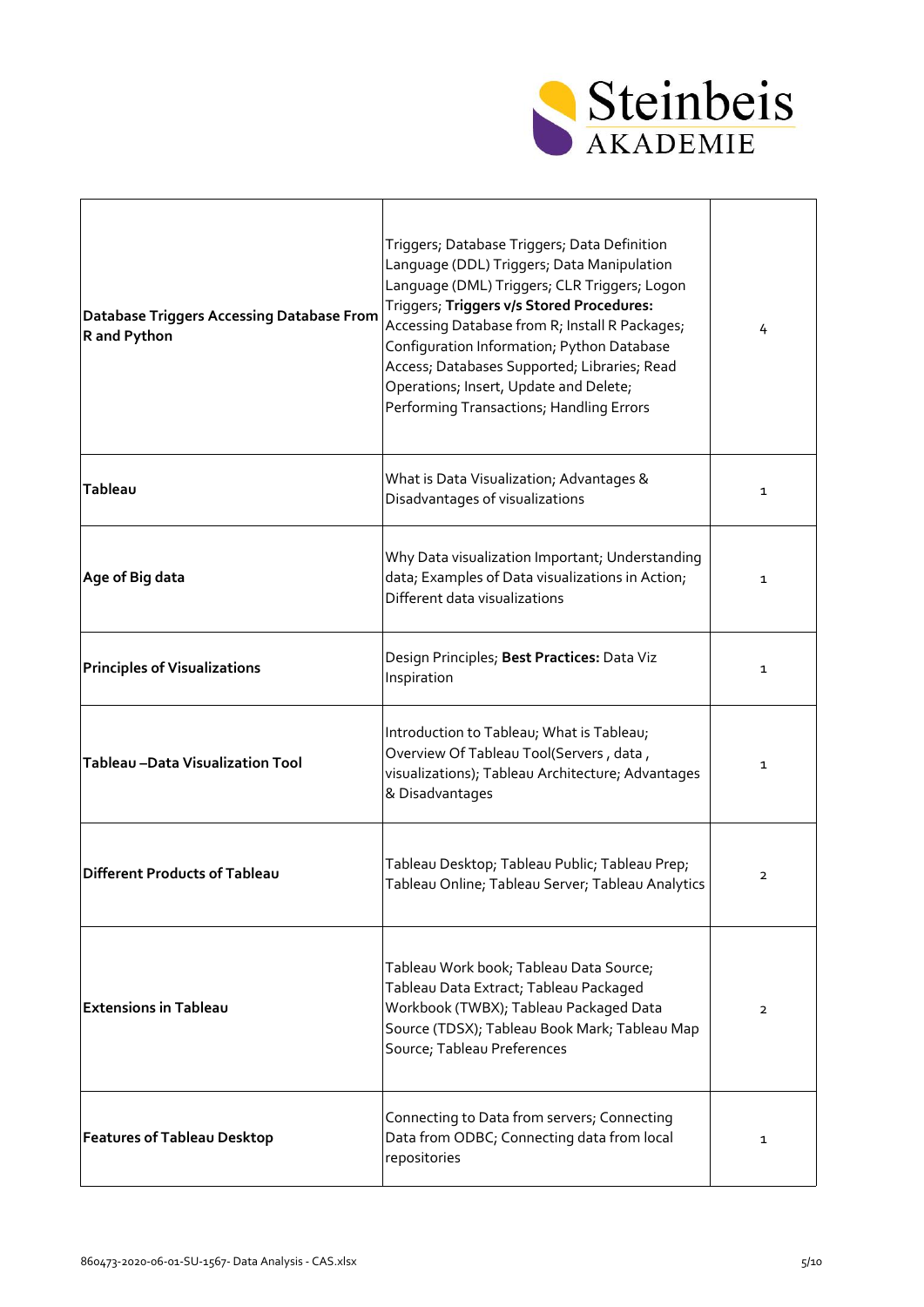

| Tableau-Joins and Data Pane             | What are Joins in Tableau; Types Of Joins in<br>Tableau; Inner Join; Left Join; Right Join; Full<br>Outer Join; Union; Creating Joins Using Data                                                       | 1              |
|-----------------------------------------|--------------------------------------------------------------------------------------------------------------------------------------------------------------------------------------------------------|----------------|
| Tableau Data Pane                       | Dimensions; Measures; Parameters; Sets                                                                                                                                                                 | 1              |
| Pivot Table and Split Tables in Tableau | In built Charts in Tableau; Basic Charts; Text<br>Tables; Highlight Tables; Bar charts; Stacked Bar;<br>Line Graphs; Dual axis; Pie chart etc.                                                         | $\overline{2}$ |
| Maps in Tableau                         | Symbol Maps; Filled maps; Combined maps; Map<br>layers; WMS; Polygon Maps; Custom coding etc.;<br>How to Interpret Bullet Graphs; Actual Profit vs<br>Budget Profit Analysis; Market wide Analysis etc | $\mathbf{2}$   |
| How to Interpret Scatter Plot           | Correlation Analysis; Direction of Relationship;<br>Strength of Relationship etc.                                                                                                                      | 1              |
| How to Interpret Histogram              | Distributive Analysis, Bin Sizes, Custom bin sizing<br>etc.                                                                                                                                            | 1              |
| How to Interpret Box Plot chart         | Distributive Analysis, Quartile Analysis, 5 Point<br><b>Chart Analysis</b>                                                                                                                             | $\mathbf{1}$   |
| Data Interpretation                     | Understanding of data types, discussing about<br>dimensions and measures etc.; Creating<br>Calculated Fields; Attribute functions; Quick table<br>calculations                                         | $\overline{2}$ |
| <b>Creation of calculated fields</b>    | Aggregate and disaggregate functions etc.                                                                                                                                                              | 1              |
| <b>Logical Functions</b>                | Understanding If-else statements, applications of<br>if-else statements (eg: high profit, low profit etc.)                                                                                             | $\overline{2}$ |
| <b>Case-If Function</b>                 | Understanding Case Statements with examples;<br>Applications of case statements                                                                                                                        | 1              |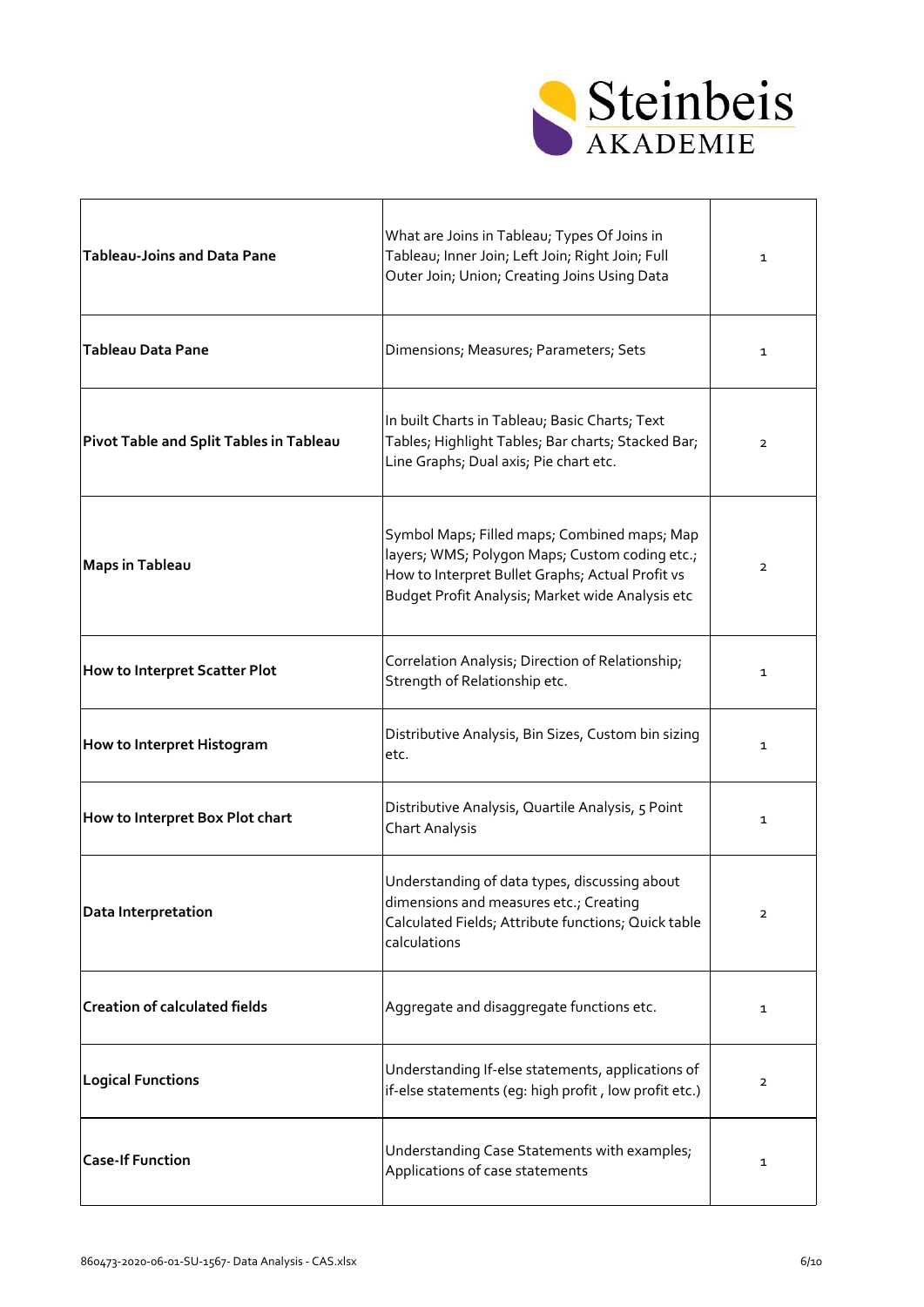

| <b>ZN Function</b>                                  | Creation of ZN functions; Application of ZN<br>functions; Dealing with calculated fields etc.                                                                                             | $\mathbf{1}$ |
|-----------------------------------------------------|-------------------------------------------------------------------------------------------------------------------------------------------------------------------------------------------|--------------|
| <b>Ad-Hoc Calculations</b>                          | Calculations using parameters; Sets; Filters etc<br>and applications                                                                                                                      | 1            |
| <b>Manipulating Text-Left &amp; Right Functions</b> | Understanding different string functions etc.                                                                                                                                             | 1            |
| <b>Pre-Defined Analytics</b>                        | Forecasting, LOD Expressions, Functions, Groups,<br>Filters, etc                                                                                                                          | 1            |
| Dashboards Hands-On in Tableau                      | Understanding concept of Dashboards; Building<br>Interactive dashboards; Dashboard actions, etc.                                                                                          | 1            |
| Story Hands-On in Tableau                           | Relevance of stories in Dashboards, Working with<br>examples on stories etc.                                                                                                              | 1            |
| <b>Animated Visualization Hands-On</b>              | Animation charts, play controls, page shelf,<br>applications of animation charts                                                                                                          | 1            |
| <b>Tools for Sharing Information</b>                | Understanding Tableau Reader, Tableau online<br>etc.; Publishing our Workbooks in Tableau Server;<br>Exploring publishing options using Tableau,<br>Discussing sharing of workbooks, etc. | $\mathbf{2}$ |
| <b>Connecting Tableau with Tableau Server</b>       | Overview of how to connect Tableau with Tableau<br>server.                                                                                                                                | 1            |
| What is R?                                          | R software, installation, R studio, Understanding<br>basic interface of R.                                                                                                                | $\mathbf{1}$ |
| <b>Connecting Tableau with R</b>                    | R servepackage, using functions such as<br>SCRIPT_REAL etc, Understanding with examples.                                                                                                  | 1            |
| How to integrate Tableau with R?                    | Rservepackage, external connections, ports,<br>Understanding with examples.                                                                                                               | 1            |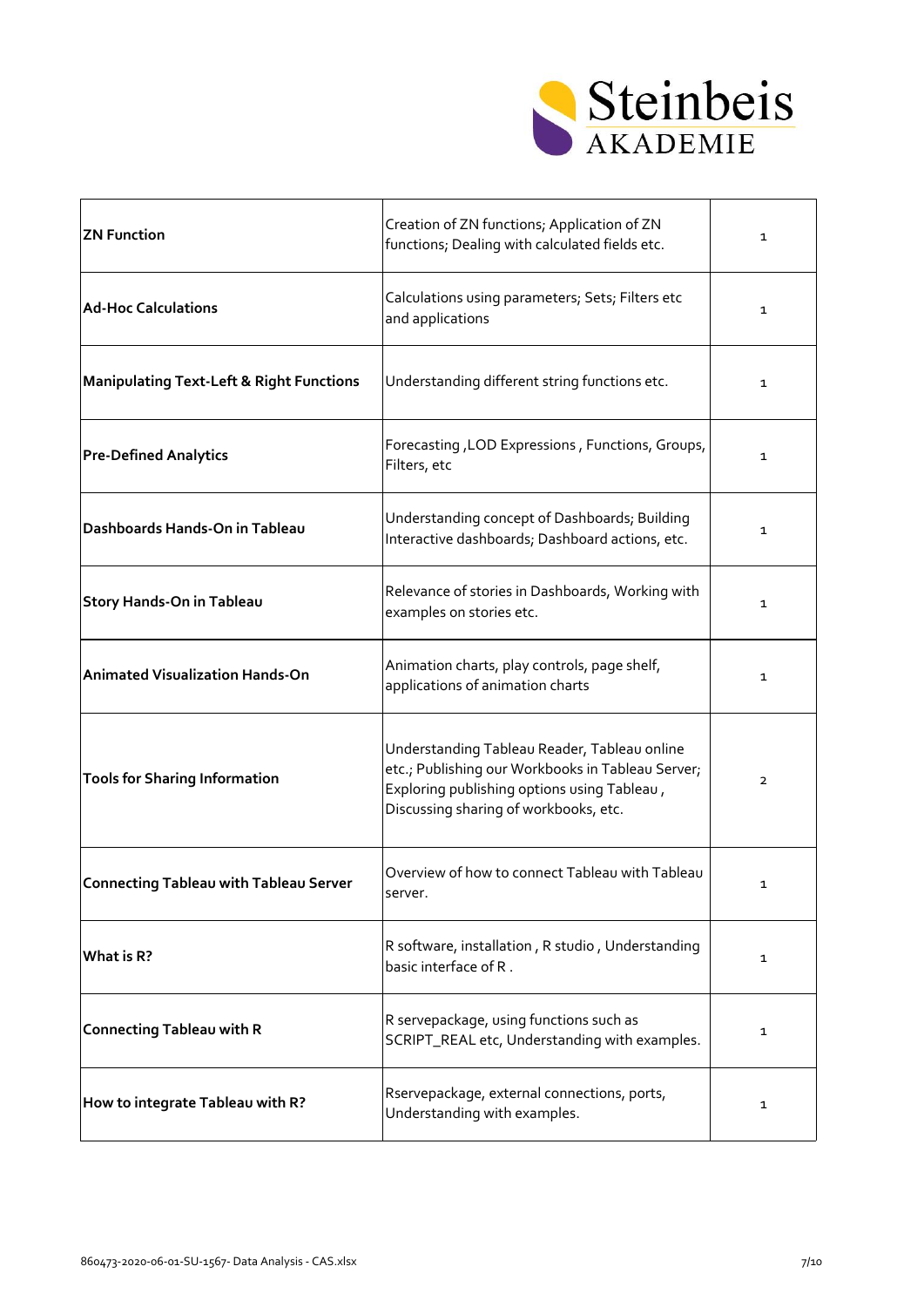

| <b>Basics of R</b>                      | Introduction of R; Data Types; Data Structures;<br>Decision Making Statements; Conditional Loops;<br>Flow Control Statements; If Statements; For<br>loops; While Loops; Built Functions in R : Base,<br>datasets, dplyrand ggplot                                                                                         | $\overline{2}$ |
|-----------------------------------------|---------------------------------------------------------------------------------------------------------------------------------------------------------------------------------------------------------------------------------------------------------------------------------------------------------------------------|----------------|
| <b>Basics of Python</b>                 | Introduction to Python & Data Science Python<br>Installation on laptops; Variables -Python Build in<br>functions -Modules -Python Libraries installation<br>using PIP; Python Operators; Flow Control<br>Statements - If Statements - While Loops; - Data &<br>time modules in python -Interfaces in Python -For<br>Loops | $\overline{2}$ |
| <b>Python modules for Data Analysis</b> | Python Basics - Webscrapping-Python custom<br>functions -Lambda Function -Regular Expressions;<br>Data science Life cycle -NumpyModule; Data<br>science Life cycle -PandsModule; Data science Life<br>cycle-MatplolibModule                                                                                               | $\mathbf{1}$   |
| <b>Power BI (E-Learning Module)</b>     | Introduction to PowerBIPreview; Download the<br>Training Data Files; Introduction to Signing Up for<br>Power; Signing up for PowerBIPreview; Load Data<br>into the Power BI Service Preview; Practical<br>Activity                                                                                                        | $\mathbf{1}$   |
| The Power BI Desktop                    | Intro to PowerBIDesktop Section; Introduction to<br>the Power BI Desktop Preview; Creating Reports<br>in Power BI Desktop                                                                                                                                                                                                 | $\mathbf{1}$   |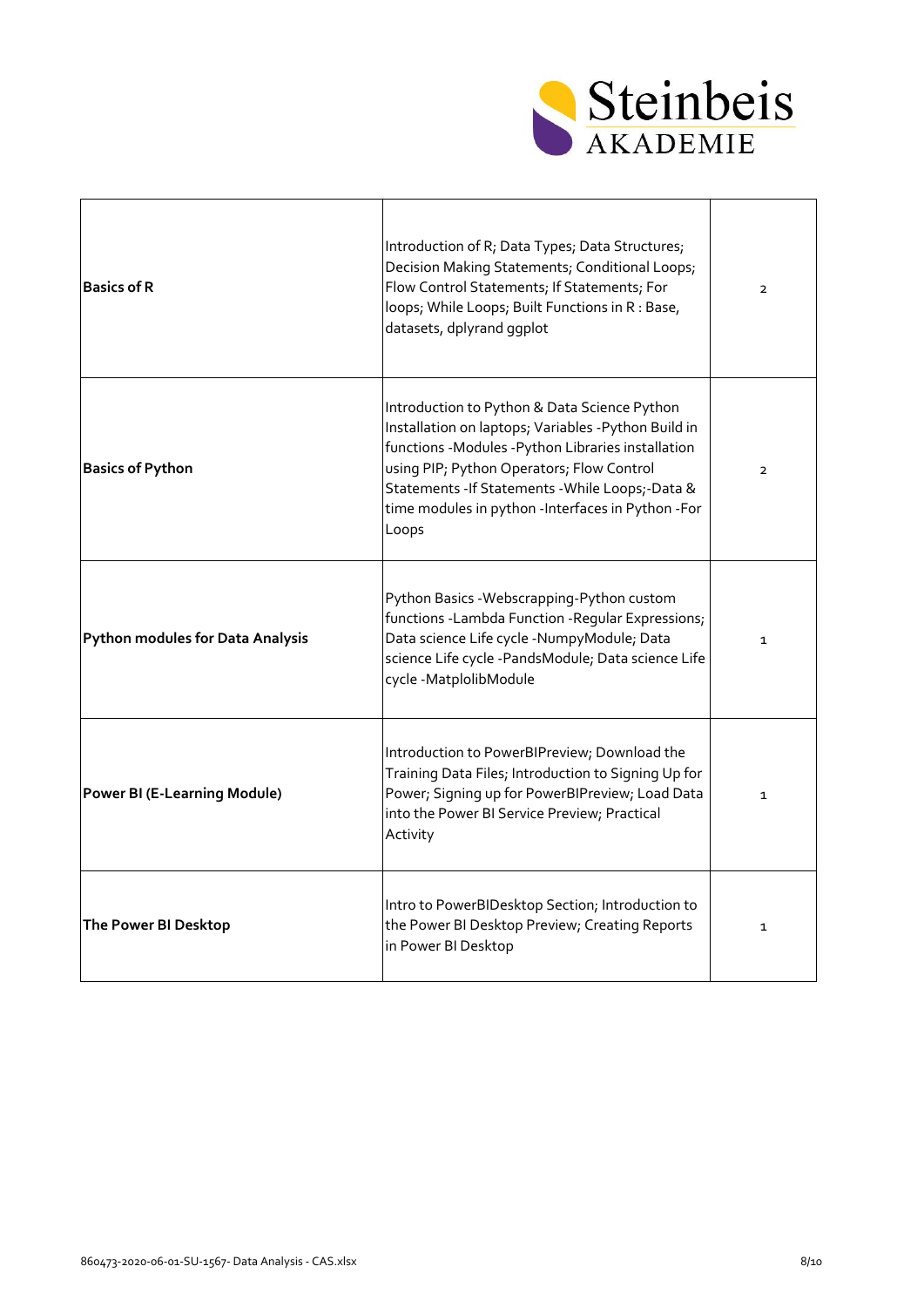

| <b>Create Reports in Power BI Desktop Section</b> | Creating Tables in Power BI; Table Styles and<br>Formatting Preview; Matrix Visualization 06:11;<br>Tables and Metrics Practical Activity; Answers to<br>Tables and Metrics Practical Activity; Changing<br>the Method of Aggregation; Methods of<br>Aggregation Challenge; Methods of Aggregation<br>Challenge Completed; Cards and Multi Row Cards;<br>Cards, Matrix and Multi Row Card Challenge;<br>Answers to Cards Challenge; Percentage<br>Calculations; Filtering Data -Using Slicers;<br>Filtering Data - Visual Filters; Filtering Data - Page<br>Filters; Filtering Data - DrillThrough Filter; Practical<br>Activity - Filters; Practical Activity Filters<br>Completed | 3            |
|---------------------------------------------------|-------------------------------------------------------------------------------------------------------------------------------------------------------------------------------------------------------------------------------------------------------------------------------------------------------------------------------------------------------------------------------------------------------------------------------------------------------------------------------------------------------------------------------------------------------------------------------------------------------------------------------------------------------------------------------------|--------------|
| <b>Graphs and Visualizations</b>                  | Introduction to Visualization Section; Clustered<br>Column Graphs; Stacked and 100% Graphs;<br>Column Graph Challenge; Column Graph<br>Challenge Completed; Graph Options; Trend<br>Analysis Graphs; Area Graphs; Ribbon Graphs;<br>Additional Graphs; Scatterplots and Bubble                                                                                                                                                                                                                                                                                                                                                                                                      | $\mathbf{1}$ |
| <b>Interactive Dashboards</b>                     | Creating Interactive Dashboards; Challenge -<br>Create an Interactive Report; Completed<br>Challenge - How to create an Interactive Report;<br>Publishing Reports to the Power BI Service;<br>Pinning Visualizations to Dashboards; Mobile<br>Reports; Q and A; App Workspaces; Publishing an<br>App; Using Themes in Power BI; Using Custom<br>Visualizations                                                                                                                                                                                                                                                                                                                      | 2            |
| <b>DAX Formulas</b>                               | DAX Formulas Section; DAX Formulas; Date<br>Functions; Formatting Dates; Date Master Tables                                                                                                                                                                                                                                                                                                                                                                                                                                                                                                                                                                                         | 1            |